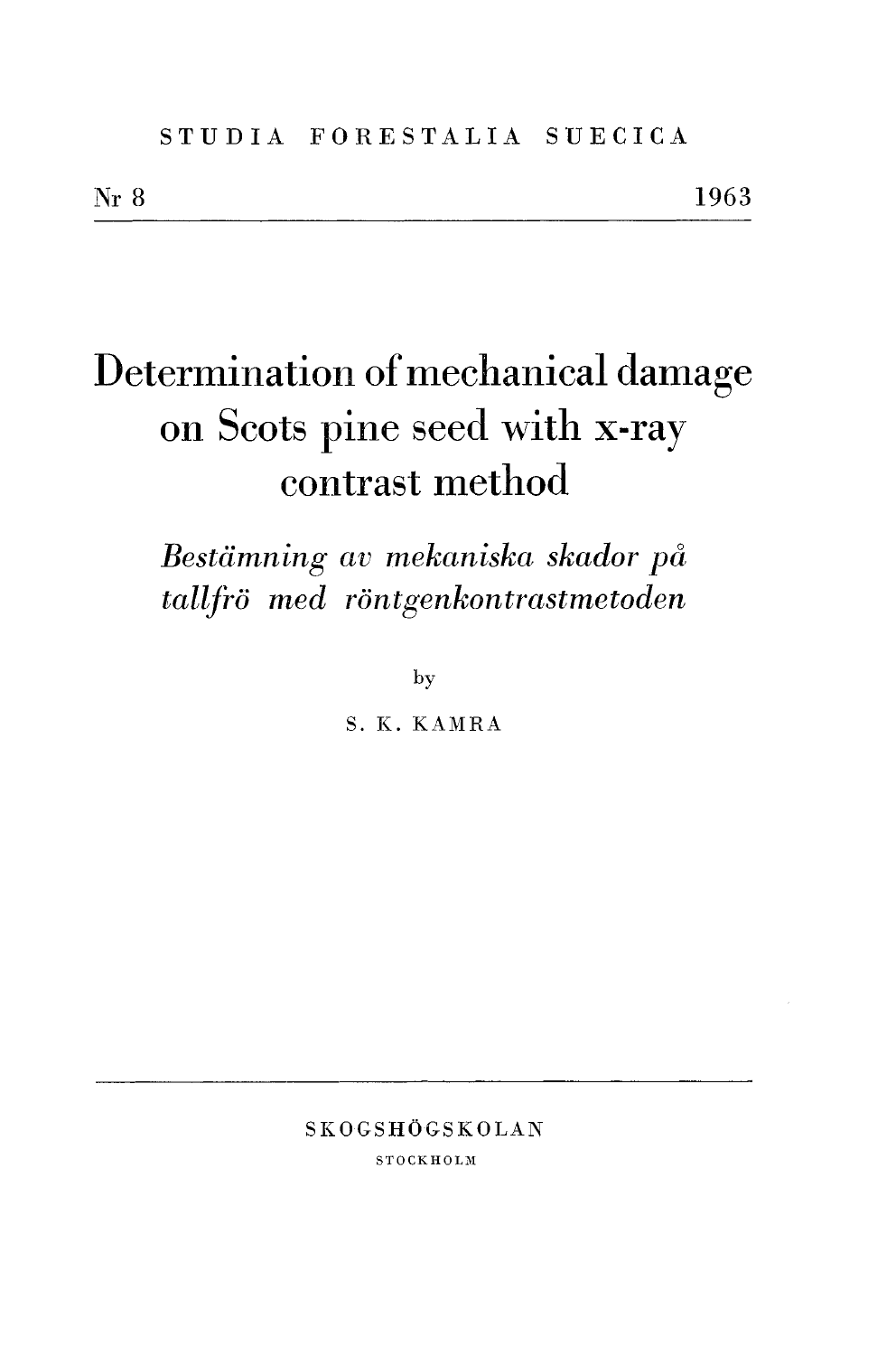# ESSELTE AKTIEBOLAG<br>
STOCKHOLM 1963<br>
812659

 $\label{eq:2.1} \begin{array}{l} \mathcal{L}_{\mathcal{A}}(\mathcal{A})=\mathcal{L}_{\mathcal{A}}(\mathcal{A})\,,\\ \mathcal{L}_{\mathcal{A}}(\mathcal{A})=\mathcal{L}_{\mathcal{A}}(\mathcal{A})\,,\\ \mathcal{L}_{\mathcal{A}}(\mathcal{A})=\mathcal{L}_{\mathcal{A}}(\mathcal{A})\,,\\ \mathcal{L}_{\mathcal{A}}(\mathcal{A})=\mathcal{L}_{\mathcal{A}}(\mathcal{A})\,,\\ \mathcal{L}_{\mathcal{A}}(\mathcal{A})=\mathcal{L}_{\mathcal{A}}(\mathcal{A})\,,\\ \mathcal{L}_{\mathcal$ 

 $\label{eq:2.1} \begin{split} \mathcal{L}_{\text{max}}(\mathbf{r}) & = \frac{1}{2} \sum_{i=1}^{N} \mathcal{L}_{\text{max}}(\mathbf{r}) \mathcal{L}_{\text{max}}(\mathbf{r}) \\ & = \frac{1}{2} \sum_{i=1}^{N} \mathcal{L}_{\text{max}}(\mathbf{r}) \mathcal{L}_{\text{max}}(\mathbf{r}) \mathcal{L}_{\text{max}}(\mathbf{r}) \\ & = \frac{1}{2} \sum_{i=1}^{N} \mathcal{L}_{\text{max}}(\mathbf{r}) \mathcal{L}_{\text{max}}(\mathbf{r}) \mathcal{L}_{\text{max}}$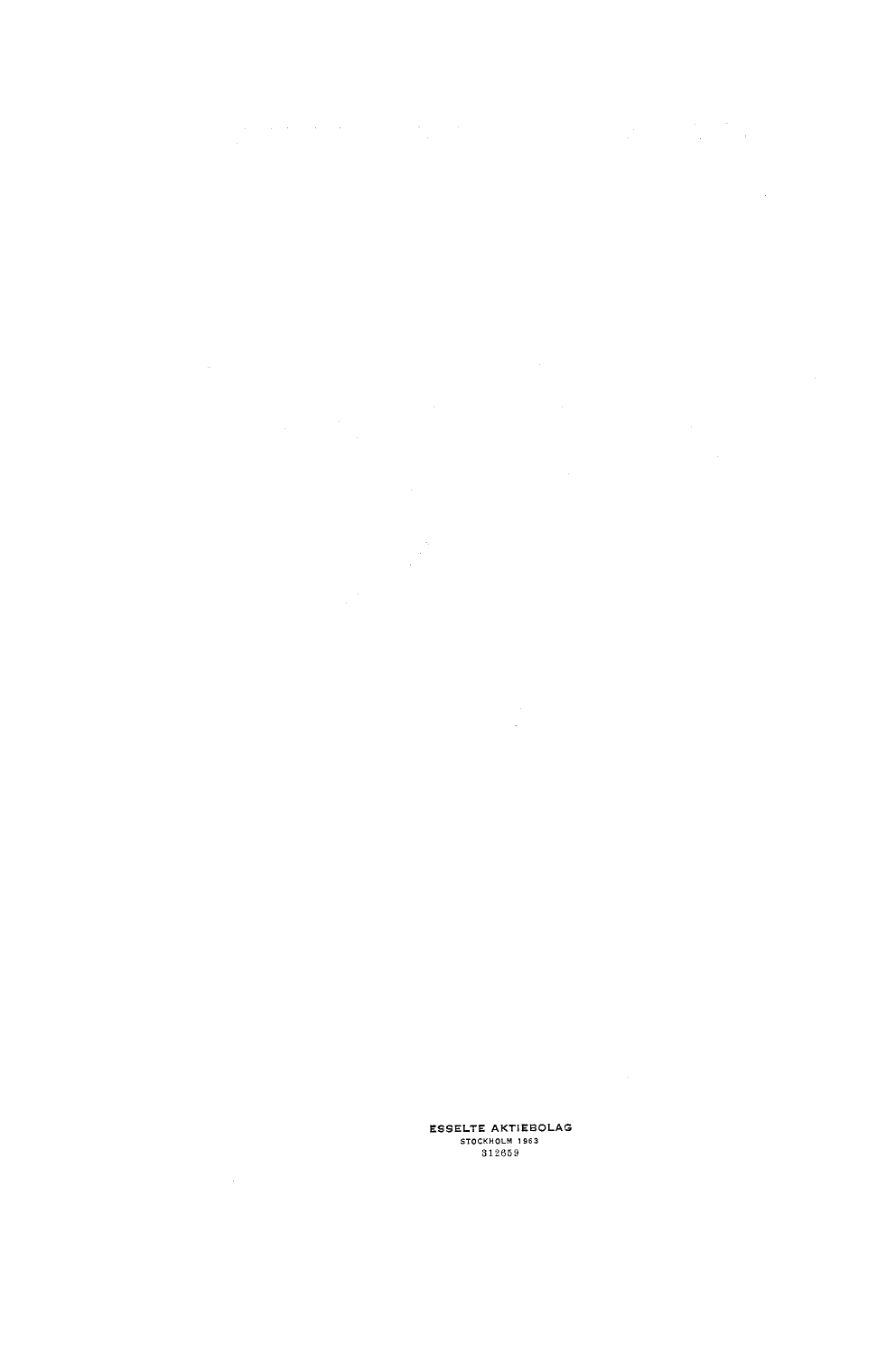# **Determination of mechanical damage on Scots pine seed with x-ray contrast method**

For profitable practice of forestry and agriculture, it is necessary to obtain as high percentage of seedlings from the somn seed as possible. One important factor determining this is the amount of mechanical damage present on the seed from the threshing or dewinging operations. It has been observed, that forest tree seed with slight or moderate mechanical damage, which may as a result show only  $5-10\%$  loss in germination capacity on Jacobsen apparatus, usually produces  $40-$ 50  $%$  fewer seedlings in the soil, as compared to undamaged seed (cf. Huss 1956). In terms of economics it means that the cost of producing an equal number of seedlings from damaged seed is about twice as high as that for undamaged seed. This cost increases still further with greater mechanical damage on seed, as the percentage of seedlings produced then is less. Not only is the seedling percentage reduced because of mechanical damage on seed, but also the height and development of the plants produced from mechanically damaged seed in the earlier stages are inferior to those of plants raised from undamaged seed.

The effects of mechanical damage on seed increase if the damaged seed is stored, as has often to be done in practice. During storage, the mechanically damaged seed loses its germination capacity more rapidly than the undamaged seed, and as a result the seedling percentage decreases. Forest sowings may sometimes fail more or less completely if stored seed with strong mechanical damage is used.

In spite of such great consequences of mechanical damage on seed, there is so far no method available for determining its extent on seed except by direct microscopical examination, which is fairly timeconsuming. There is, therefore, an urgent need for developing quick and reliable methods for the estimation of mechanical damage on seed.

In an earlier paper (Kamra 1963), the author pointed out that when a sample of Scots pine seed was treated with organic contrast agents (e.g. Urografin, Umbradil, etc.), only mechanically damaged seed got impregnated whereas the undamaged seed remained free of impregnation, as shown by the x-ray analysis. This observation was subjected to a critical study, the results of which are reported in this paper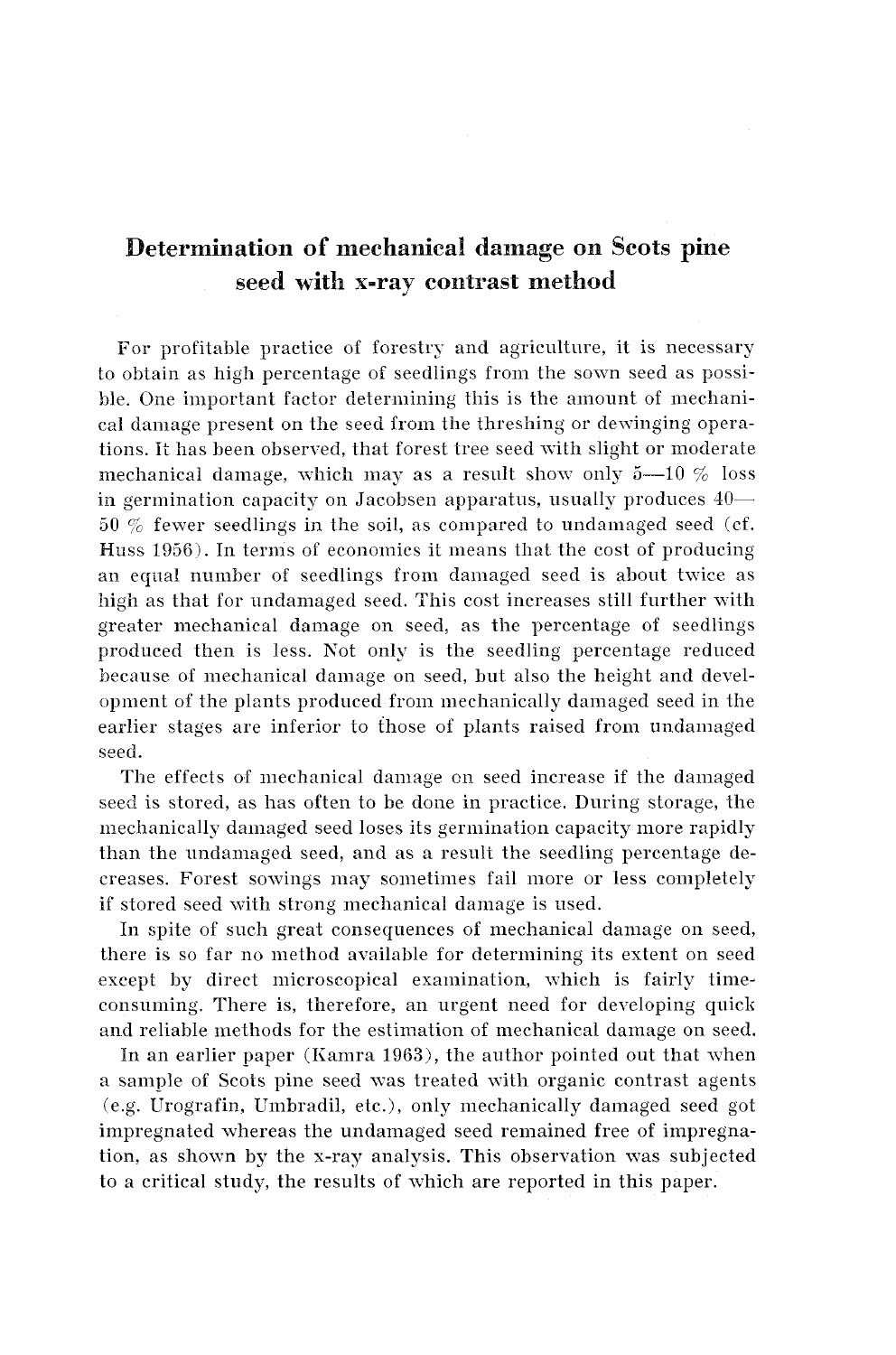#### S. K. KAMRA

## **Material**

Three samples of the seed of Scots pine (Pinus silvestris L.) were used for the experiment. Sample 1 mas fresh seed from the harvest year 1962 and sample 11 was dead seed after long storage. Sample 13 had mechanical damage from the dewinging operation and had been stored for 5 years at  $4^{\circ}$  C. Further details about the samples are given in Table 1.

| Sample<br>No. | Locality                                          | Latitude                                                   | Altitude<br>in metres | Year of<br>harvest   |  |
|---------------|---------------------------------------------------|------------------------------------------------------------|-----------------------|----------------------|--|
| 11<br>13      | Västergötland<br>Västernorrland<br>Västernorrland | $58^{\circ} 45'$<br>$62^\circ$<br>4'<br>5'<br>$62^{\circ}$ | 180<br>500            | 1962<br>1946<br>1957 |  |

**Table 1** 

It has been established that there is a direct relationship between the development of seed (embryo and endosperm) and its germinability (Simak and Gustafsson 1954, Müller-Olsen and Simak 1954). The different embryo and endosperm classes  $(0$ —IV, A  $\&$  B) along with their germination values on Jacobsen apparatus are given in an earlier paper (Simak and Kamra 1962). With the help of these values it is possible to calculate the so-called "Anatomical potential" ("Ap") of any seed sample for which the embryo and endosperm spectrum is known. The "Ap" value indicates the theoretical probability with which a seed sample would germinate under given conditions. This value is calculated on the basis of the development of embryo and endosperm in the seed and hence corresponds with the actual germination percentage if the seed is physiologically sound. In physiologically damaged seed, the actual germination percentage is lower than this value. The embryo and endosperm spectrum and the "Ap" values for the samples investigated are given in Table 2.

| Sample   |        | Embryo and endosperm class |     |                          |             |                |     |      |            | ``Ap"                      | Germi-                              |
|----------|--------|----------------------------|-----|--------------------------|-------------|----------------|-----|------|------------|----------------------------|-------------------------------------|
| No.      |        |                            | IIp | ИA                       | IIIA        | <b>IVA</b>     | IIB | IIIB | <b>IVB</b> | value                      | nation                              |
| 11<br>13 | 5<br>8 |                            |     | 5<br>2<br>$\overline{2}$ | 8<br>4<br>3 | 82<br>88<br>87 |     |      |            | $95\%$<br>96 $%$<br>98 $%$ | $96\%$<br>$0\%$<br>44 $\frac{9}{6}$ |

**Table 2** 

Note: Calculations of "Ap" value and germination percentage are based on the number of full seeds only (Embryo classes  $\check{I}$ —IV).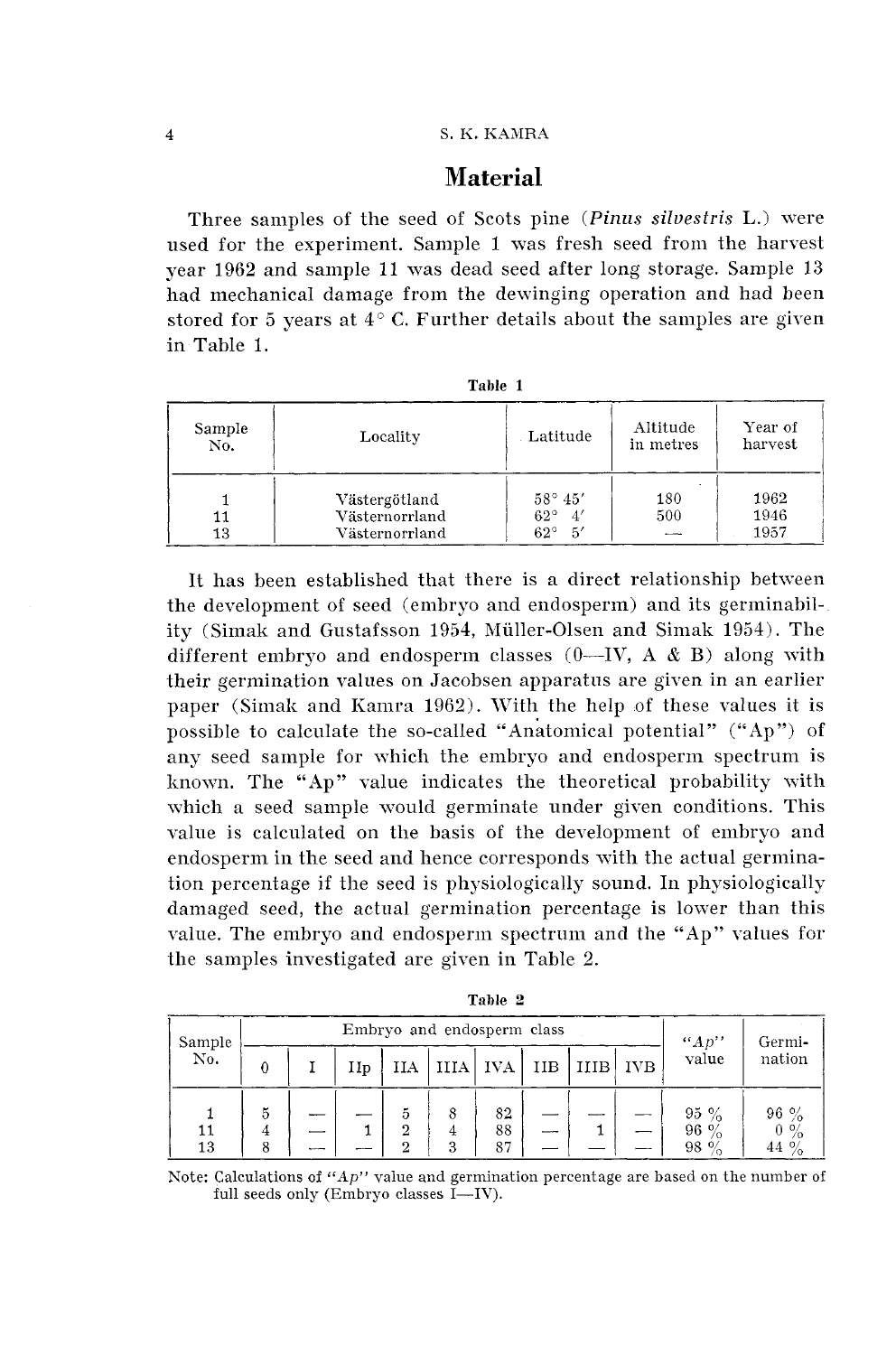## **Methods**

Before describing the methods, it is considered necessary to explain the technical terms used in this paper.

The term "mechanical damage'' means the damage which the seed suffers during the mechanical treatments (e.g. threshing, dewinging, etc.). This may be divided into two categories: (a) Visible mechanical damage-which can be observed on the seed with or without the help of a microscope (e.g. breaks in testa, portions of seed missing, etc.), and (b) Invisible mechanical damage—which cannot be observed directly on the seed.

"Physiological damage" is a coilective term which refers to the damage which seed may suffer not from mechanical treatments but from such factors as unfavourable storage conditions, ageing, high temperature during drying, etc., and which may weaken or impair its germination capacity. This kind of damage is usually not directly visible on the seed.

#### *Experiment I. Impregnation of seed possessing diflerent degrees of mechanical damage*

Sample 1. Dewinging was done in various ways, thus causing different degrees of mechanical damage to the seed. In the "control", the wings of the seed were removed carefully with the help of a pair of forceps while holding the seed gently between fingers. Another sample was dewinged by rubbing the seed between hands ("hand-dewinged"). Water-dewinging was applied to the third sample. It was soaked in water for 30 minutes followed by spreading the seed overnight for drying in the laboratory. The wings fell off from the seed through these treatments and were blown away. This sample was thus "dewinged by water." Machine dewinging was carried out with the help of two kinds of demingers: an old machine (for details, see Huss 1950, Fig. 21) and a new machine (for details, see Huss 1957, p. 363). Seed was dewinged in the old machine for 1, 3 and 5 minutes to produce different degrees of mechanical damage and in the new machine until it was free of wings (about 1 minute). All samples were divided into two groups, one for germination test on Jacobsen apparatus and the other for studying the impregnation behaviour with different x-ray contrast agents.

(a) *Germination test:*  $4 \times 100$  seeds were put for germination on Jacobsen apparatus at  $20-22^{\circ}$  C under continuous light (1 000 Lux) for 30 days. The germinated seeds were counted every day during the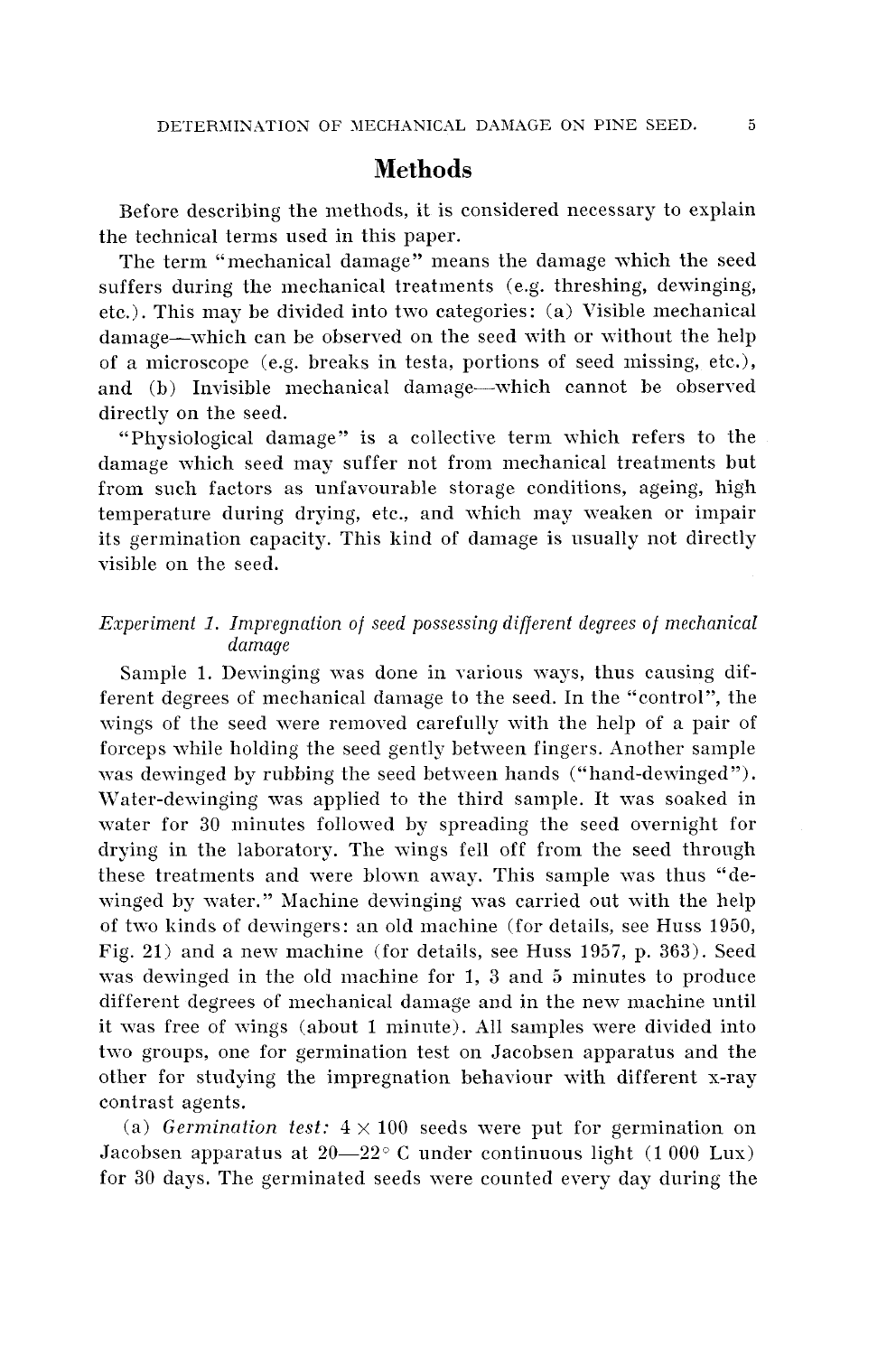first 10 days and every second day later on. A seed was considered as germinated when the length of the root was equal to the length of the seed itself.

(b) *Impregnation studies:* Chemicals used: Urografin, Umbradil and Barium chloride. (The first two of these are used as x-ray contrast agents in human radiography).

Seed was soaked in vater for 16 hours at room temperature. After drying its surface with filter paper, it was divided into three groups. One was treated with 60  $\%$  Urografin, the other with 50  $\%$  Umbradil for **3** hours and 15 minutes, and the third with a concentrated solution of Barium chloride for 1 hour at room temperature. For each treatment a sufficient quantity of the chemical was taken  $(20 \text{ ml.}$  for about  $200$ seeds). After treatment, the seed was washed with slowly-running tap water for about half a minute to remore traces of the chemical from the surface. This was followed by wiping off the extra water from the seed surface with a filter paper and drying the seed in a thermostat at  $70^{\circ}$  C for  $1\frac{1}{2}$  hours. Finally, the seed was radiographed using soft x-rays ( $kV = 14$ ,  $mA = 10$ , focus = 25 cm, time of exposure  $= 1 \frac{1}{2}$  seconds) (Simak and Gustafsson 1953).

#### *Experiment 2. Demonsfration of impregnation on seed with controlled mechanicul damage.*

Samples 1 and 11. Fresh and dead seed, undamaged and damaged by pressing under fingers till the seed coat bursted, was treated with Urografin, Urnbradil and Barium chloride and radiographed in the same way as described above for Expt. 1. The pictures are given in Plates 1 and 2.

#### *Experiment* **3.** *Storage of mechanically damaged seed.*

Sample 13. This sample possessed mechanical damage and had been stored for 5 years at  $4^{\circ}$  C. For the present study it was treated with Urografin and Umbradil to determine the extent of mechanical damage in the same way as described above for Expt. 1. The germination capacity of the seed was determined on Jacobsen apparatus in 1962 and 1963 under the conditions stated above. The "Ap" value, vhich is a reliable index of the theoretical germination capacity of a sample, has been used for comparison.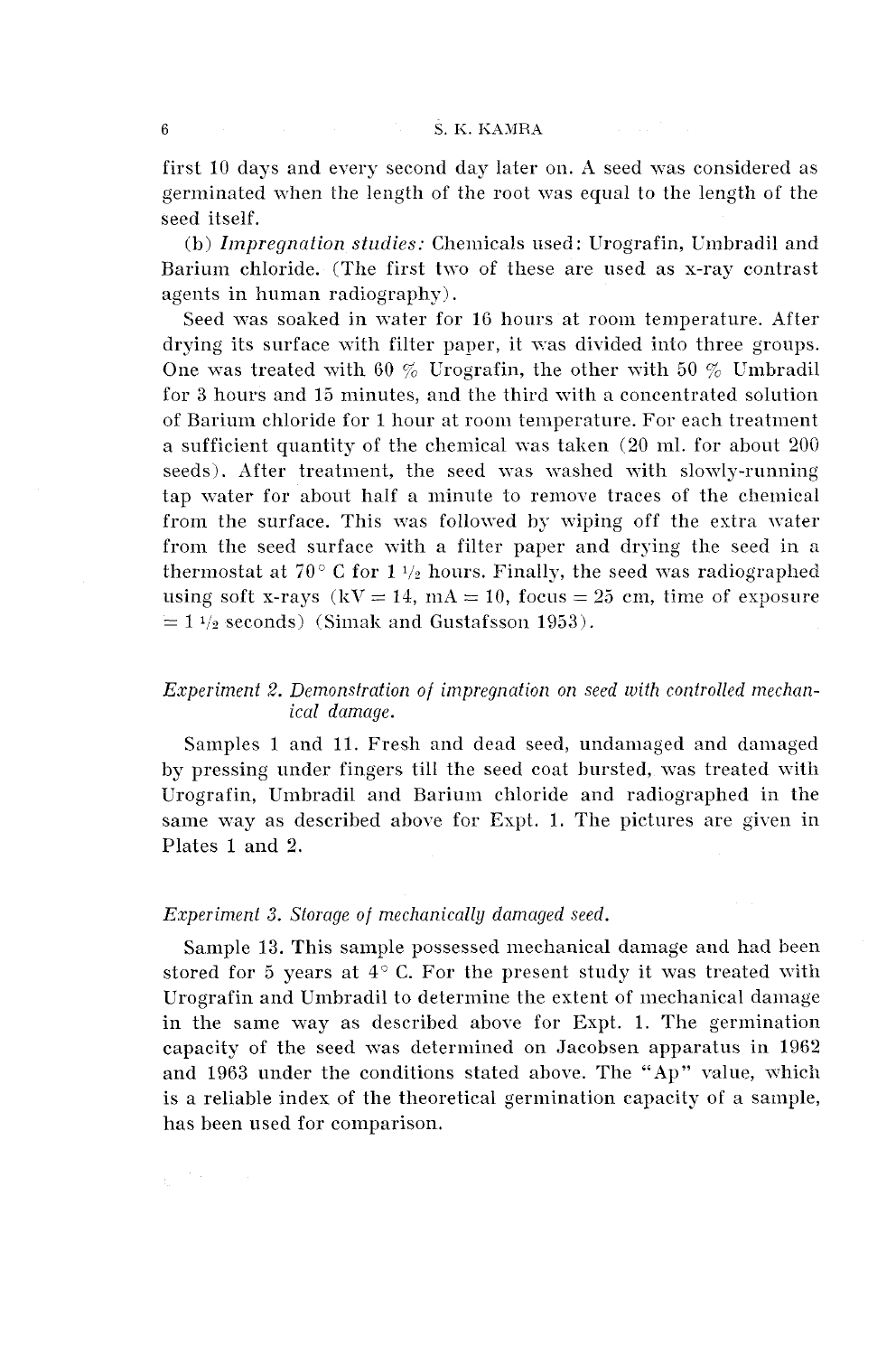## **Results**

Expt. 1. Impregnation of seed possessing different degrees of mechanical damage.

In this experiment, a portion of the seed dewinged by various methods and possessing different degrees of mechanical damage was treated with Urografin, Umbradil and Barium chloride, and the other was germinated on Jacobsen apparatus. The results are summarized in Figures 1 and 5 and Table 3.

|                                      |                | Impregnated seed<br>in $\%$ |                         | Unimpregnated seed<br>in $\%$ |               |                         | Germina-        |
|--------------------------------------|----------------|-----------------------------|-------------------------|-------------------------------|---------------|-------------------------|-----------------|
| Treatments.                          | Uro-<br>grafin | $Um-$<br>bradil             | Barium<br>chlo-<br>ride | Uro-<br>grafin                | Um-<br>bradil | Barium<br>chlo-<br>ride | tion<br>in $\%$ |
|                                      | $1.6\,$        | 1.6                         | 2.4                     | 98.4                          | 98.4          | 97.6                    | 96              |
| $Hand\text{-}dewinged \ldots \ldots$ | 3.2            | $2.6\,$                     | 5.7                     | 96.8                          | 97.4          | 94.3                    | 96              |
| $Water$ -dewinged                    | 2.6            | 3.1                         | 5.2                     | 97.4                          | 96.9          | 94.8                    | 96              |
| Dewinged by                          |                |                             |                         |                               |               |                         |                 |
| New machine                          | 9.4            | 9.3                         | 15.4                    | 90.6                          | 90.7          | 84.6                    | 90              |
| Dewinged by old machine              |                |                             |                         |                               |               |                         |                 |
| for $-1$ min                         | 17.9           | 18.5                        | 23.0                    | 82.1                          | 81.5          | 77.0                    | 85              |
| ,,<br>$-3$ min                       | 30.1           | 29.5                        | 33.5                    | 69.9                          | 70.5          | 66.5                    | 75              |
| $\ddot{ }$ $\sim$ 5 min              | 36.1           | 33.7                        | 39.5                    | 63.9                          | 66.3          | 60.5                    | 63              |

Table 3

Regarding the pattern of impregnation, it was observed that Barium chloride showed a diffuse type of impregnation with a difficult distinction between weakly-impregnated and unimpregnated seed or portions of a seed, whereas the organic contrast agents gave a clear difference between impregnated and unimpregnated areas. Moreover, the impregnation was often in patches in the latter case (Figure 2).

An observation of special value for the seed testing work needs mentioning here. The endosperm rests, often present in the empty seed, usually swell up during soaking in water and can get impregnated with organic contrast agents in case of damaged seed (Fig. 2). Care is, therefore, necessary to keep such empty seed apart from the impregnated full seed.

Figure 4 shows the radiograph of a sample of pine seed treated with Urografin. It is easily possible to distinguish between mechanically damaged-impregnated seed (dark in colour) and undamagedunimpregnated seed (light in colour).

The fungal attack during germination of the seed samples is photographed in Figure 3. It will be observed that there is no fungus on the "control" and very little on the samples "dewinged by hand and water". In contrast, the machine-dewinged seed shows a steady in-

 $\overline{7}$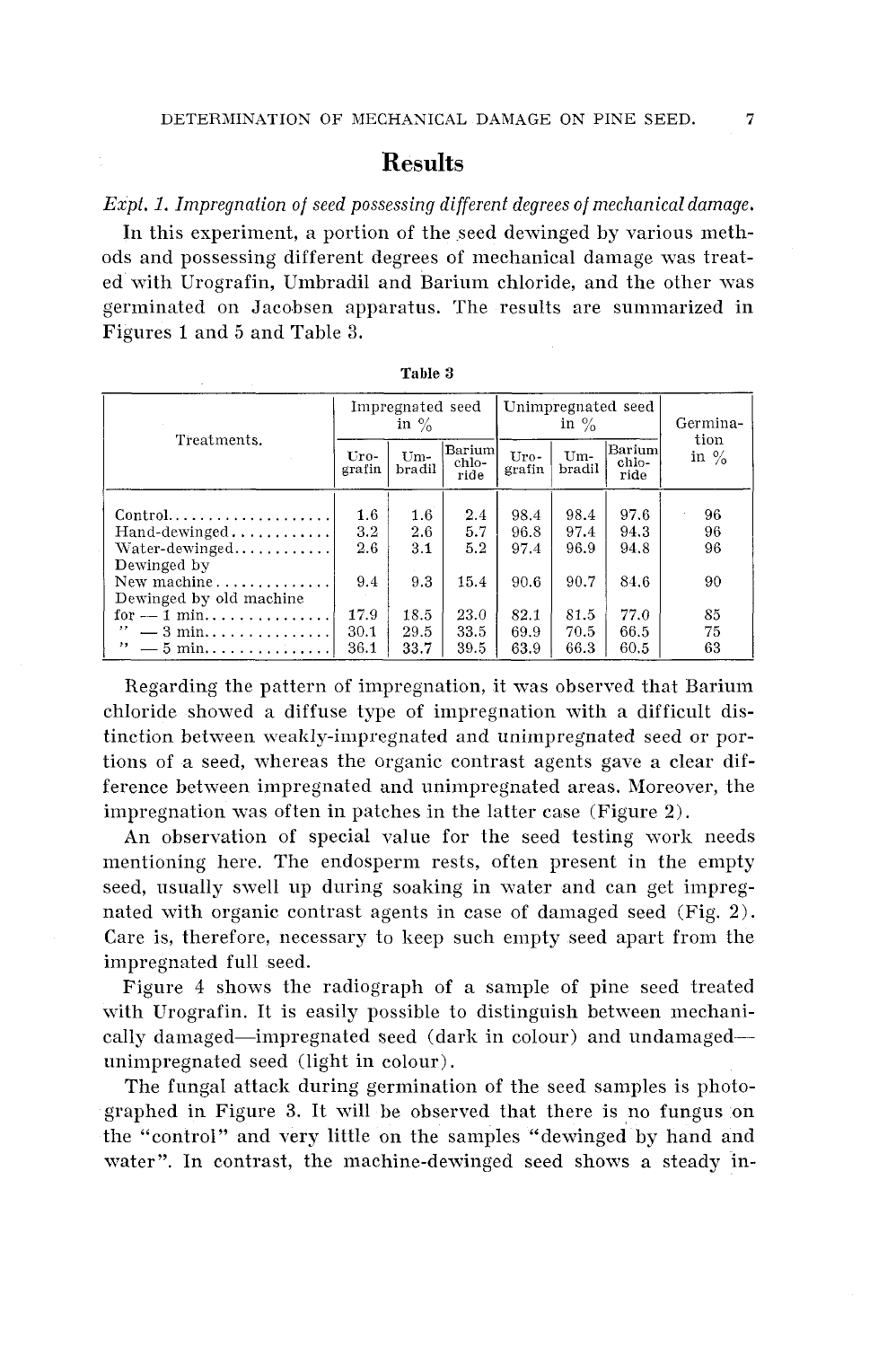

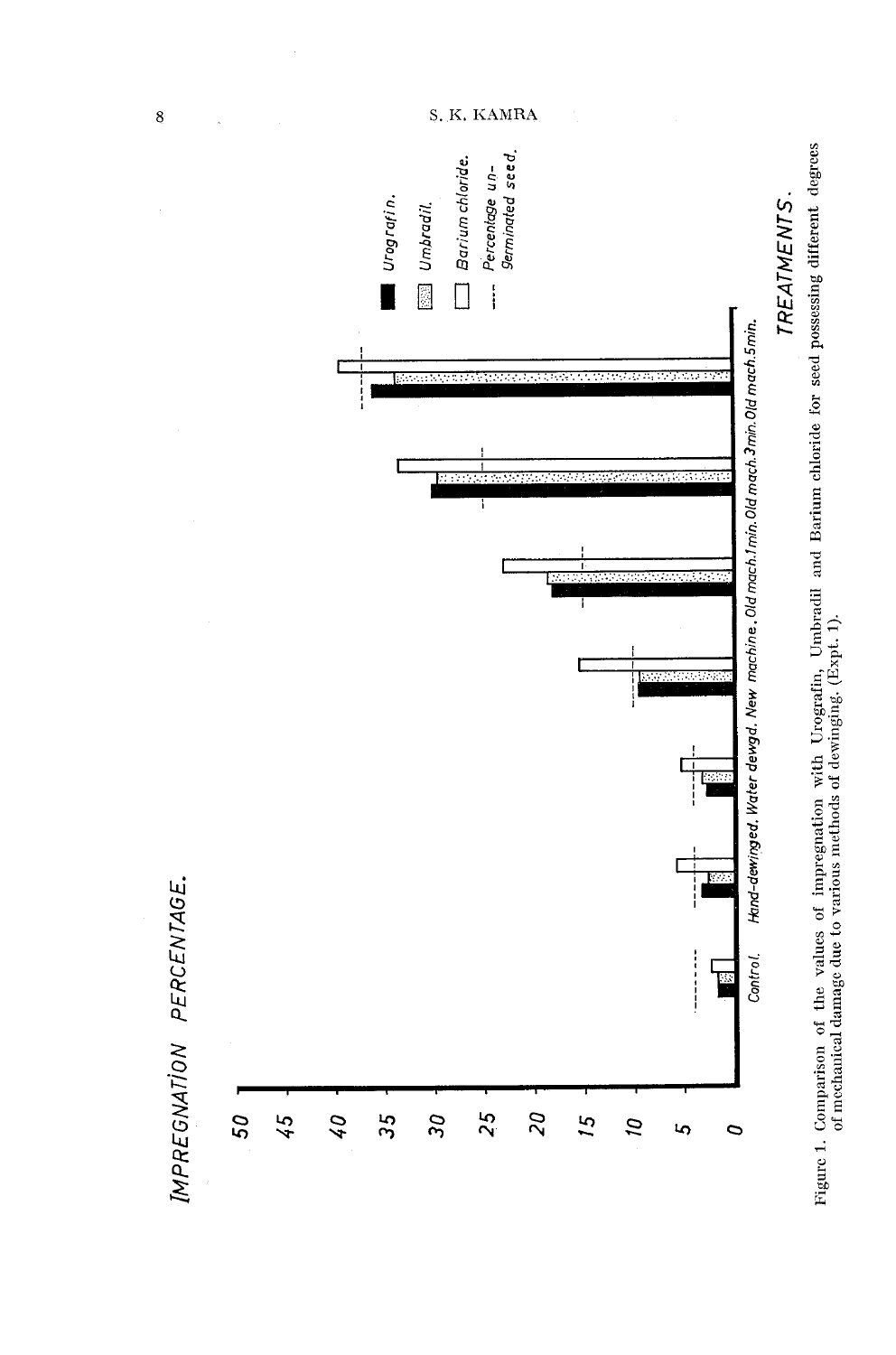

Figure 2. Various patterns of impregnation with Urografin and Barium chloride: 1. An unimpregnated full seed.

- 2. An unimpregnated empty seed. Note endosperm rests.
- 3. An empty seed. Note endosperm rests impregnated with Urografin.
- 4, 5 and 7. Seeds treated with Urografin. Note cracks in the testa and patched impregnation in Nos.  $4 \overline{8}$  7.
- 6. Diagrammatic representation of a full seed:
	- a. Seed coat. b. Cavity between seed coat and endosperm. c. Endosperm. d. Embryo cavity. e. Radicle. f. Cotyledons.
- 8-10: Seeds treated with Barium chloride.
- 8. Embryo impregnated, endosperm practically free of impregnation.
- 9. Embryo and endosperm impregnated. Note the specially streng impregnation towards both ends of the seed.
- 10. Practically complete impregnation of the seed.









Dewinged by new machine



Dewinged by old machine for 1 min.



"Hand-dewinged" "Water-dewinged"

Dewinged by old machine for 3 min.



Dewinged by old machine for 5 min.

Figure 3. Fungal attack on seed with different degrees of mechanical damage due to various methods of dewinging. (Expt. 1). Photo taken after 25 days of germination on Jacobsen apparatus.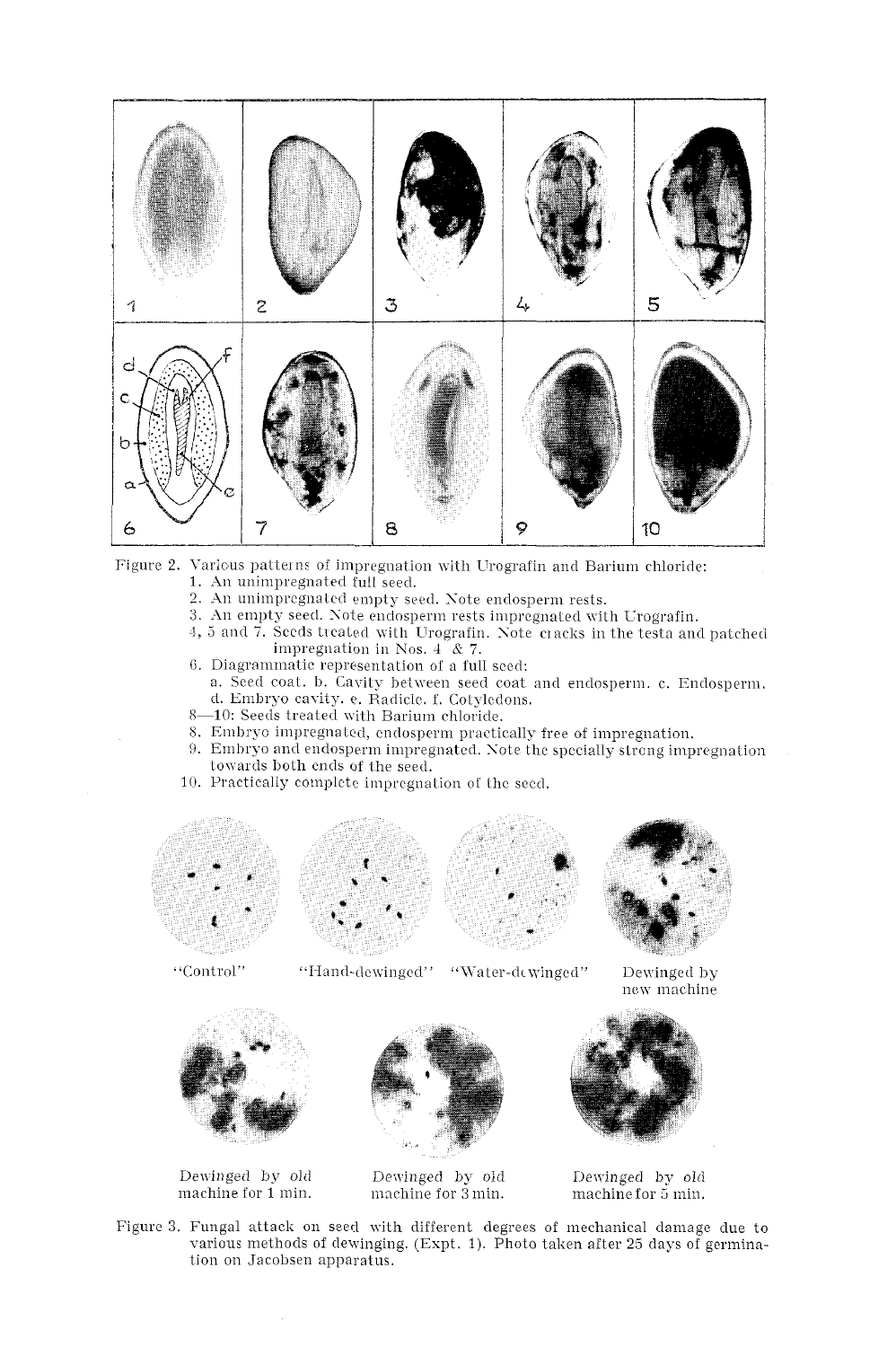

Plates 1 and 2. Fresh and dead, undamaged and damaged seed treated with Barium chloride, Urografin and Umbradil. Note that the damaged seed is impregnated in all cases and the undamaged is free of impregnation in all except the sample of dead seed treated with Barium chloride (Plate 2, Top left). (Expt. 2).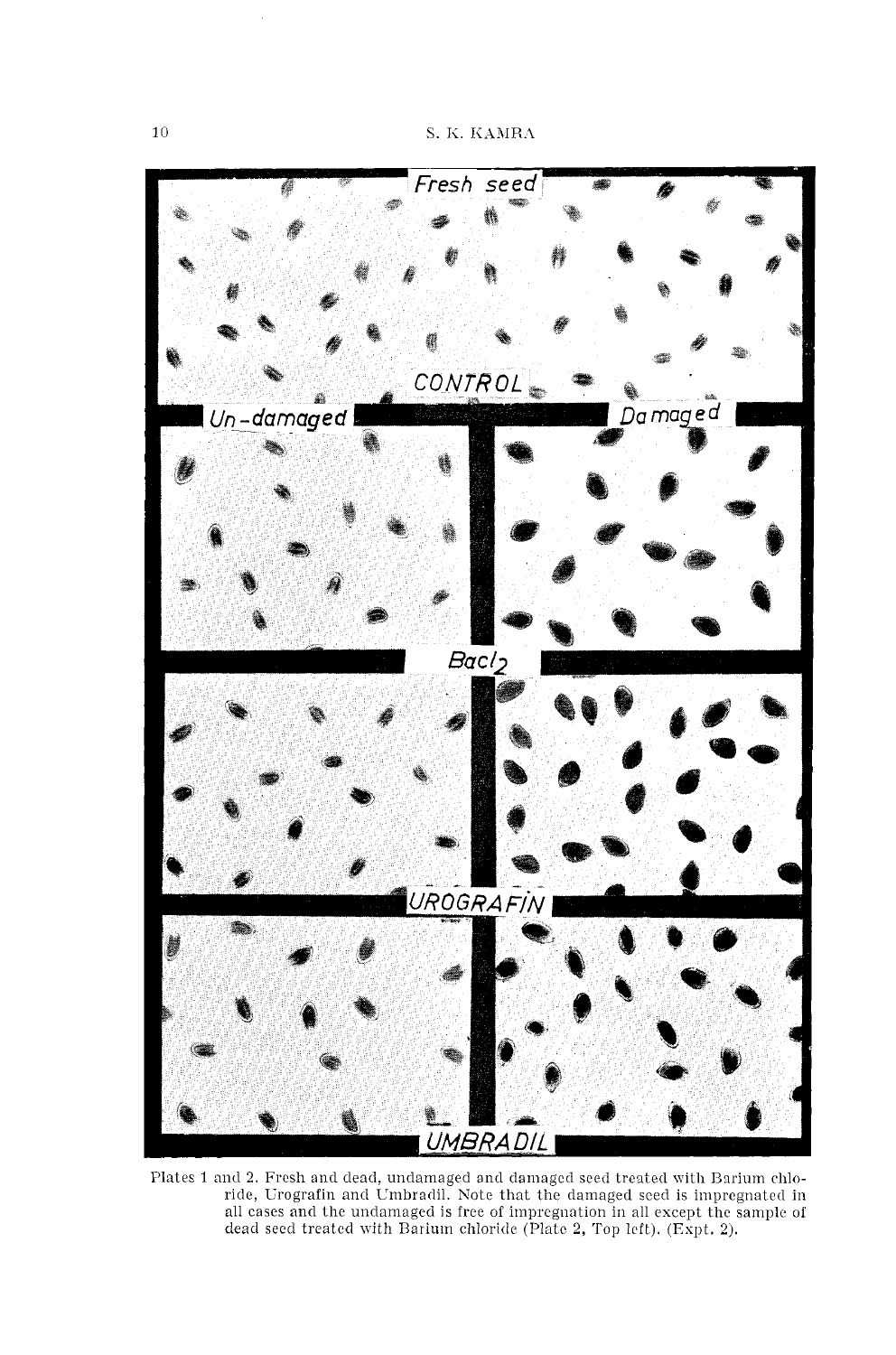

Plate 2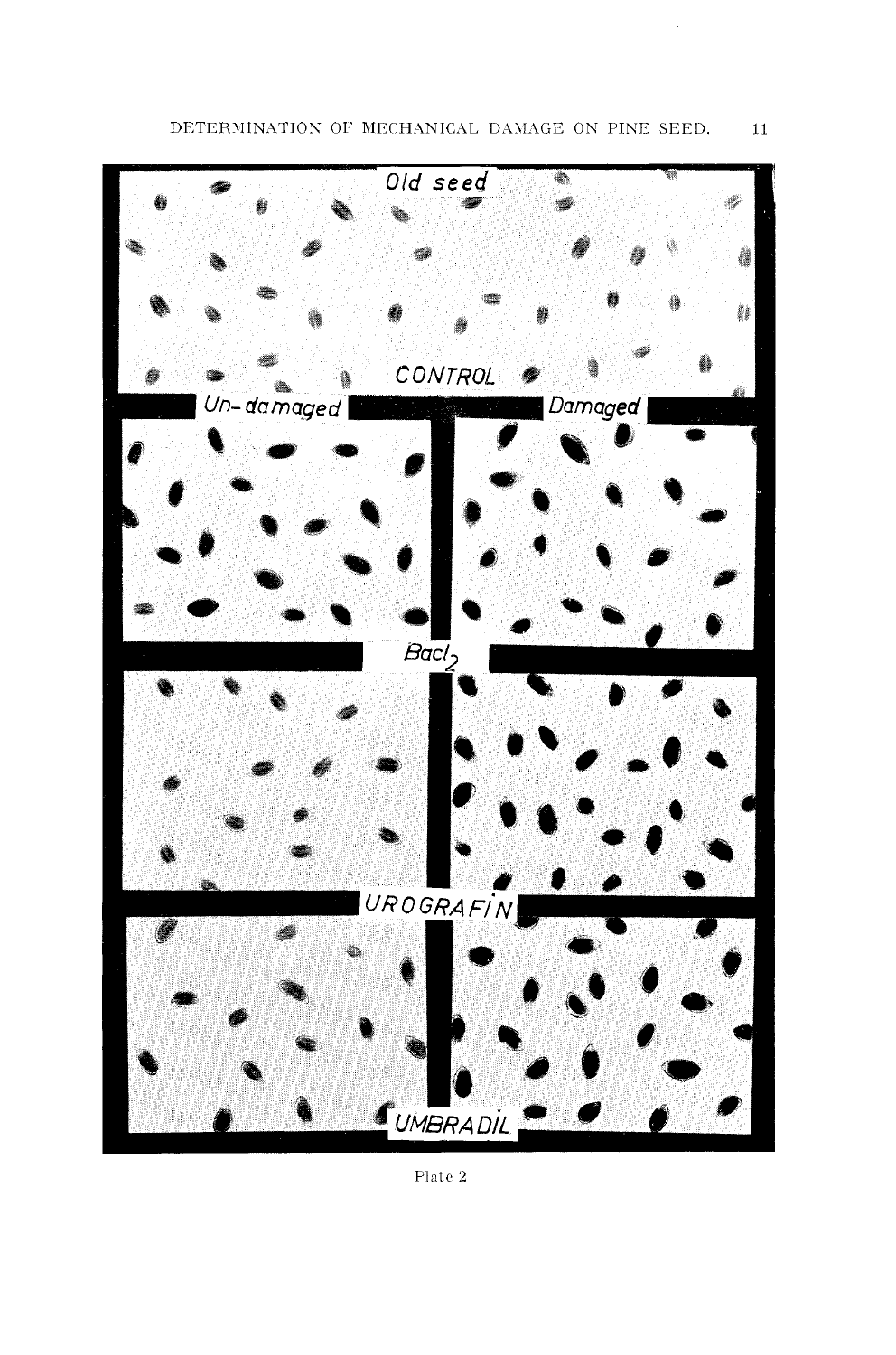

Figure 4. A sample of pine seed treated with Urografin. The impregnated seeds (dark in colour) are mechanically damaged, the unimpregnated ones (light in colour) are undamaged.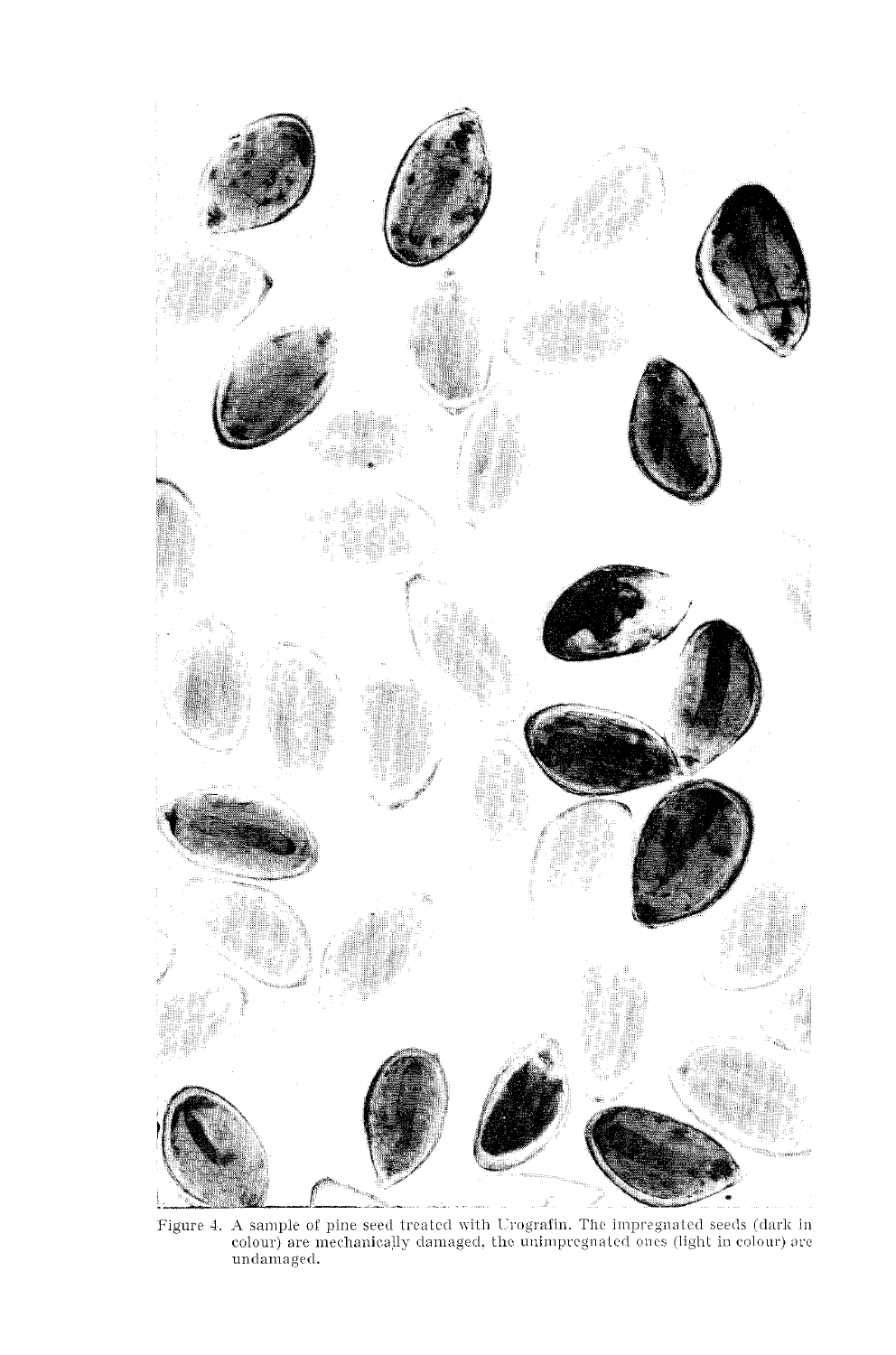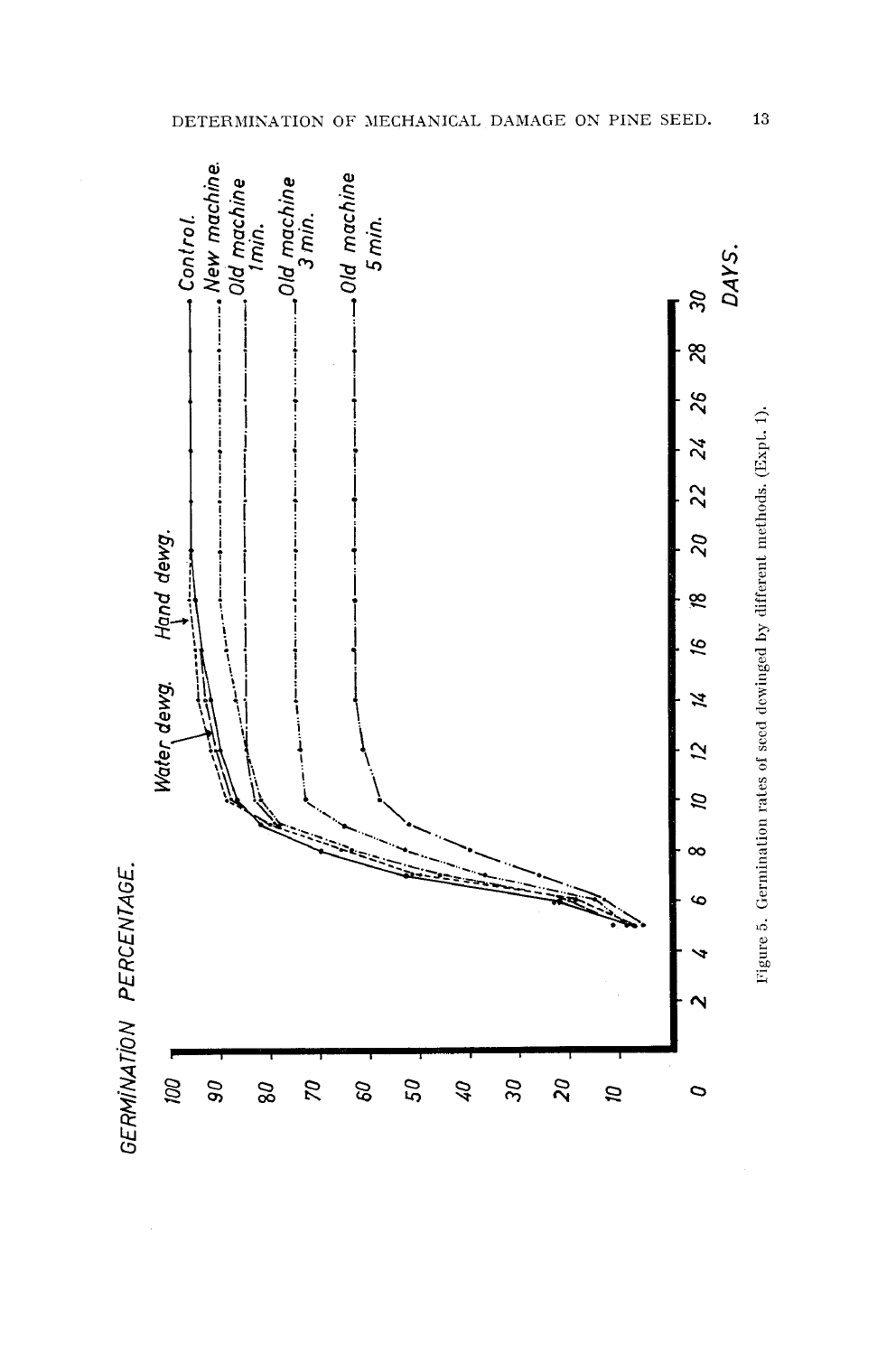crease in the fungal attack with the prolongation of the time of dewinging (cf. 1, **3** and 5 minutes treatment with the old machine).

In Figure 5, the rates of germination of the different seed samples are given. As will be seen, the germination rates of the samples of "control", "hand-dewinged" and "water-dewinged" seed are closely similar and they all attain the same ultimate value. On the other hand, the seed dewinged with machines germinates more slowly, the longer it has been treated with the machine, and reaches a lower final value, as compared with the "control."

#### *Expt. 2. Demonstration of impregnation on seed with controlled mechanical damage.*

In order to make sure that Urografin and Umbradil impregnate only mechanically damaged seed and that the impregnation obtained with these contrast agents in the case of pine seed is a reliable indication of mechanical damage, another experiment was carried out. In this, fresh and dead seed undamaged and damaged by pressing under fingers until the seed coat bursted was treated with Urografin, Umbradil and Barium chloride. The photographs of this experiment are given in Plates 1 and 2. It will be observed that the undamaged seed samples show practically no impregnation with Urografin and Umbradil, whereas all samples of the damaged seed are impregnated. Regarding the treatment with Barium chloride, the undamaged fresh seed does not show impregnation, whereas the undamaged dead seed is impregnated. This is to be expected, as Barium chloride enters the seed through the process of diffusion. In living cells, its entry is prevented by the action of semipermeability, which is not the case with dead cells. From the damaged samples, both fresh and dead seed is impregnated with Barium chloride.

#### *Expt.* **3.** *Storage of mechanically damaged seed.*

Sample 13 possessing mechanical damage has been stored for *5* years at  $4^{\circ}$  C. The details about germination capacity, "Ap" value etc. are given in Table 4.

| Year | ``Ap"<br>value | Germination on<br>Jacobsen apparatus | Calculated germin-<br>ability after Barium<br>chloride method | Impregnation<br>with Urografin.<br>(Damaged seed) |
|------|----------------|--------------------------------------|---------------------------------------------------------------|---------------------------------------------------|
| 1962 |                | 63 $\%$                              | $50 \%$                                                       |                                                   |
| 1963 | $98 \%$        | 44 $\%$                              | $39\%$                                                        | 22<br>$^{\circ}$                                  |

**Table 4**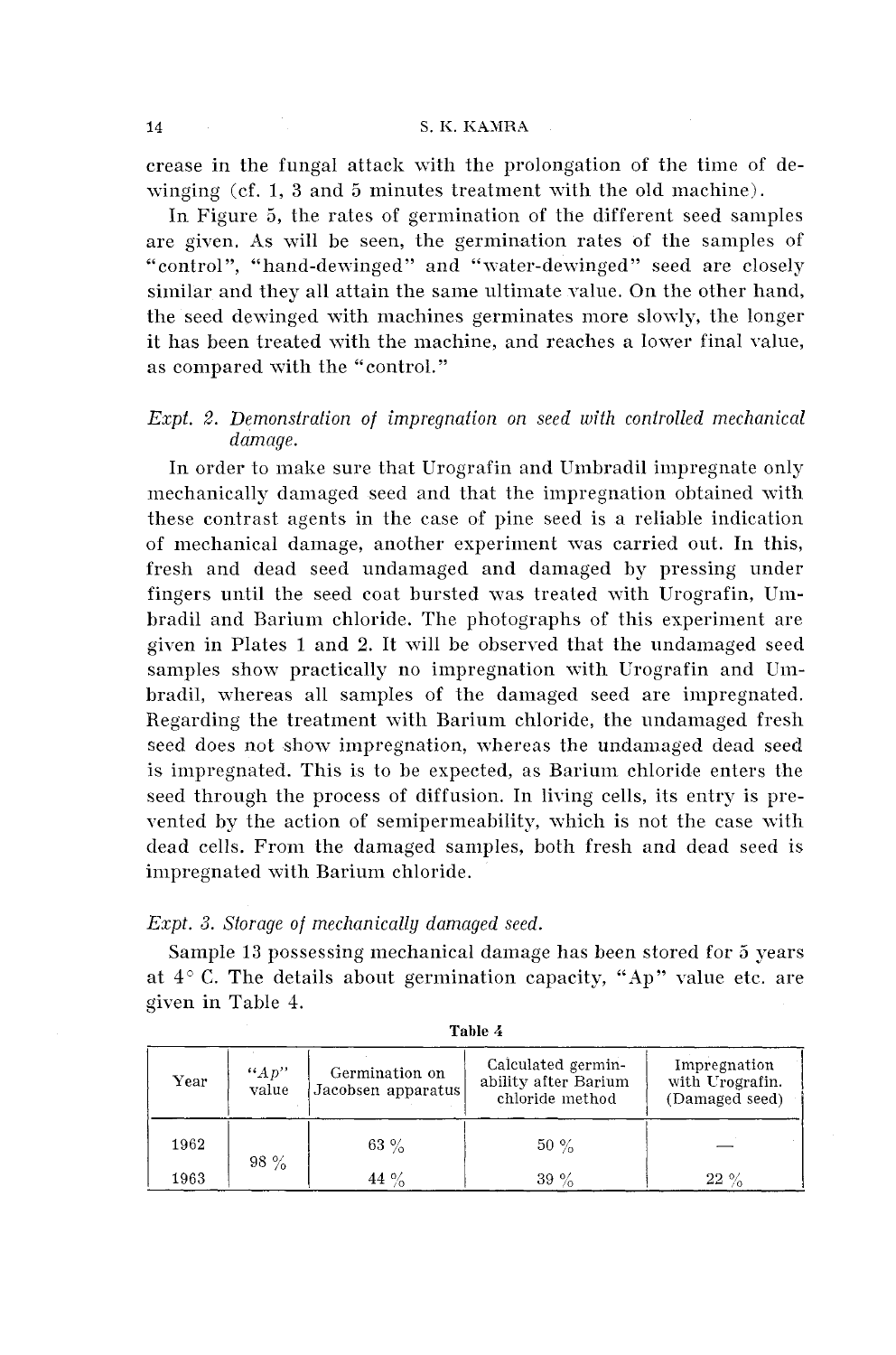The potential germinability of the sample on the basis of its "Ap" value was 98 %, which would correspond with the germination percentage on Jacobsen apparatus for the freshly-collected mechanically and physiologically undamaged seed. Apparently the sample has lost about half of its initial germination capacity during fire years of storage, as is shown by the value on Jacobsen apparatus in 1963 and the calculated germinability according to the Barium chloride impregnation method. This rather rapid fall in germination capacity of the damaged seed has occurred in spite of storage under favourable conditions, where an undamaged seed sample mould be expected to keep its germination capacity much longer. Under unfavourable storage conditions, therefore, damaged seed would lose its germination capacity much more quickly and become unsuitable as sowing material in a rather short time. Detailed comparative studies of the loss of germination capacity during storage of undamaged and mechanically damaged seed according to the present method will be pursued by the author.

## **Discussion**

From what has been said above it will be observed that there appears to be a direct relationship between the extent of mechanical damage to seed, the amount of impregnation obtained with Urografin and Umbradil, and the decrease in the germination capacity. As Experiment 1 showed, with increasing mechanical damage not only the values of impregnation rise, but there is also a regular decline in the germination percentage. This observation is of practical value, as it shows that great care is necessary during mechanical treatments of the seed (such as seed extraction, dewinging, threshing, etc.), if the germination capacity of the seed is to be kept unaffected. Further, as Experiment 3 showed, if damaged seed is stored, there is a rapid loss of germination capacity. In practice, as seed has often to be stored for short or long periods, the determination of the extent of mechanical damage on a sample with the help of Urografin or Umbradil prior to storing would give useful clues regarding the suitability of the sample for storage. Consequently, seed should be stored with as little mechanical damage as possible. If, however, mechanically damaged seed has to be kept, this should be done for the shortest possible time only. For pine seed, it might be useful to store it in winged condition, so as to avoid the loss of germination capacity because of the mechanical damage from the dewinging operation. Another alternative is to dewing the seed with water treatment. This suggestion is supported by the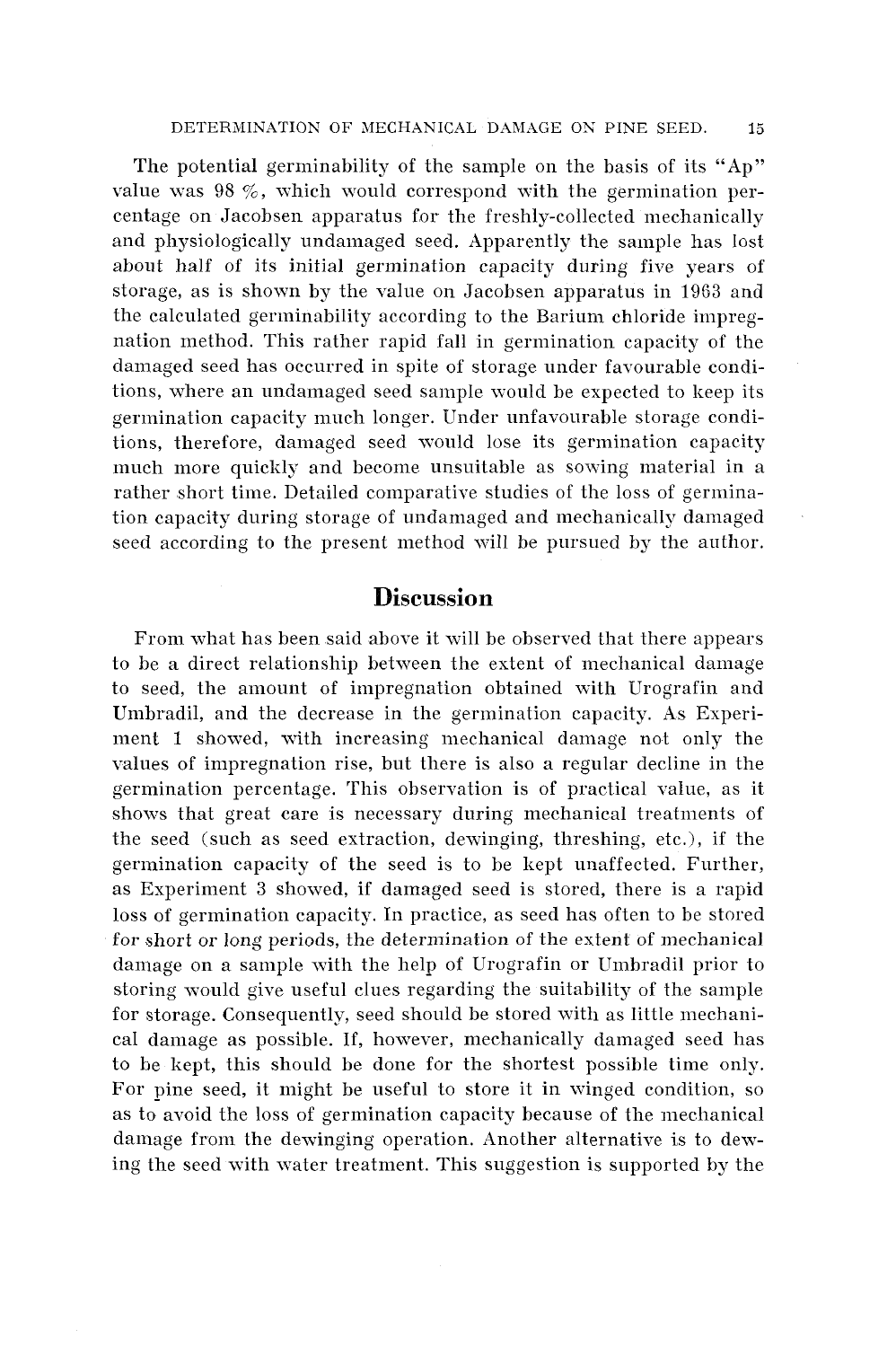results of Expt. 1 (Table 3), viz. that the values of impregnation for seed deminged by hand and water are considerably lower than those for the seed dewinged by machines. Apparently, these treatments do much less damage to the seed than the mechanical dewingers. However, for practical use the water-dewinging method would need to he technically developed. Perhaps the mechanical damage to seed from dewinging machines could also be reduced by regulating the moisture content of the seed for the dewinging operation (cf. Nilsson 1963).

Regarding the impregnation of mechanically damaged seed, it will be seen from Fig. 1, Tables 3 and 4, that the values of impregnation with Urografin and Umbradil are lower than those of Barium chloride for the corresponding treatments. This is due to the fact that whereas the organic contrast agents used impregnate seed with mechanical damage only, Barium chloride, in addition, enters seed with physiological damage.

It may be pointed out that germination test of damaged seed on Jacobsen apparatus often gives different results than those expected on the basis of impregnation with organic contrast agents or Barium chloride (cf. Tables  $3 \& 4$ ). This is due to the fact that not all damaged seeds are dead. It has been shown previously (Simak 1957, Simak and Kamra 1962) that also seeds with endosperm partially impregnated with Barium chloride (up to  $25\%$  of the projected area on an x-ray picture) may germinate. Similar correlations for impregnation with Urografin, Umbradil and other organic contrast agents are being worked out by the author. In this paper no attempt is made to calculate the germination percentage of a sample on the basis of the impregnation obtained with Urografin or Umbradil.

Regarding sample 13, it was observed in an earlier investigation (Simak and Kamra 1962) that the percentage of impregnation with Barium chloride increased with prolongation of the time of treatment. Thus the calculated germinability of the sample for 1 hour's treatment was 50  $\%$  and for 2 hours' treatment 31  $\%$ . It was stated (p. 9) that "This sensitivity of the seeds to the time of treatment, which did not show any effect in case of other samples, can eventually be explained in that way, that the seeds with weak vitality or mechanical damage are killed with the prolongation of the time of treatment in barium chloride." The present study has shown that the amount of mechanical damage to the sample is 22 % (cf. Table 4). This observation, therefore, supports the statement made above regarding the presence of mechanical damage on the seed belonging to sample 13.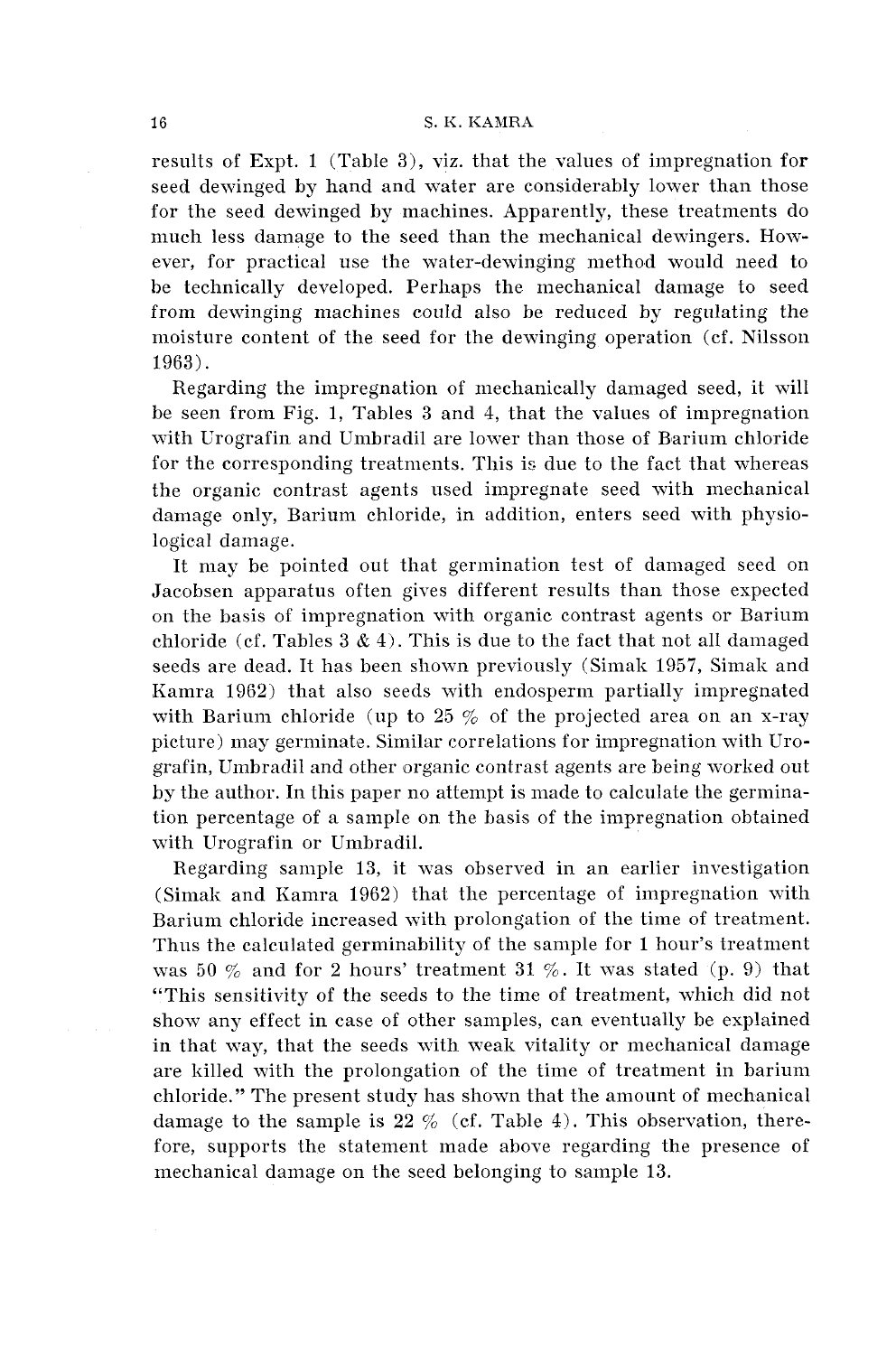## **Conclusion**

To conclude, it may be stated that the present investigation has shown, that it is possible to determine reliably the extent of mechanical damage on pine seed with the help of organic contrast agents like Urografin and Umbradil. Moreover, it appears from the present study that the damaged seed loses its germination capacity rather rapidly under storage. Consequently, it would be profitable to store seed with as little mechanical damage as possible, so as to reduce the loss of germination capacity during storage. For pine seed this might be achieved by storing seed in winged condition or by dewinging it with water.

## **Summary**

The present paper deals with the determination of mechanical damage on Scots pine seed (Pinus silvestris L.) with the x-ray contrast method. The contrast agents used were: Urografin, Umbradil and Barium chloride.

In Experiment 1, seed dewinged in various ways (by hand, water, new and old machine) and possessing different degrees of mechanical damage, was treated with Crografin, Umbradil and Barium chloride. It was observed that whereas the "control", "hand-dewinged" and "water-dewinged" seed showed very little impregnation, the values of impregnation in case of machine-dewinged samples increased from new to old machine and with the time of dewinging in the latter (cf. 1, **3** and 5 minutes' treatments). The results of germination for these samples on Jacobsen apparatus agreed in principle with the values of impregnation obtained with organic contrast agents. The method is being developed further in order to study the problem of partial impregnation of seed. However, the present experiment has shown that it is possible to estimate reliably the mechanical damage on Scots pine seed with the help of Urografin and Umbradil.

In order to make sure that Urografin and Umbradil impregnate only mechanically damaged seed, another experiment (No. 2) with controlled mechanical damage on fresh and dead pine seed was carried out using also Barium chloride for comparison, It was observed that whereas undamaged seed remained free of impregnation, the damaged seed got impregnated with Urografin and Umbradil. The experiment thus showed that the impregnation with Urografin and Umbradil is a reliable indication of the mechanical damage on Scots pine seed.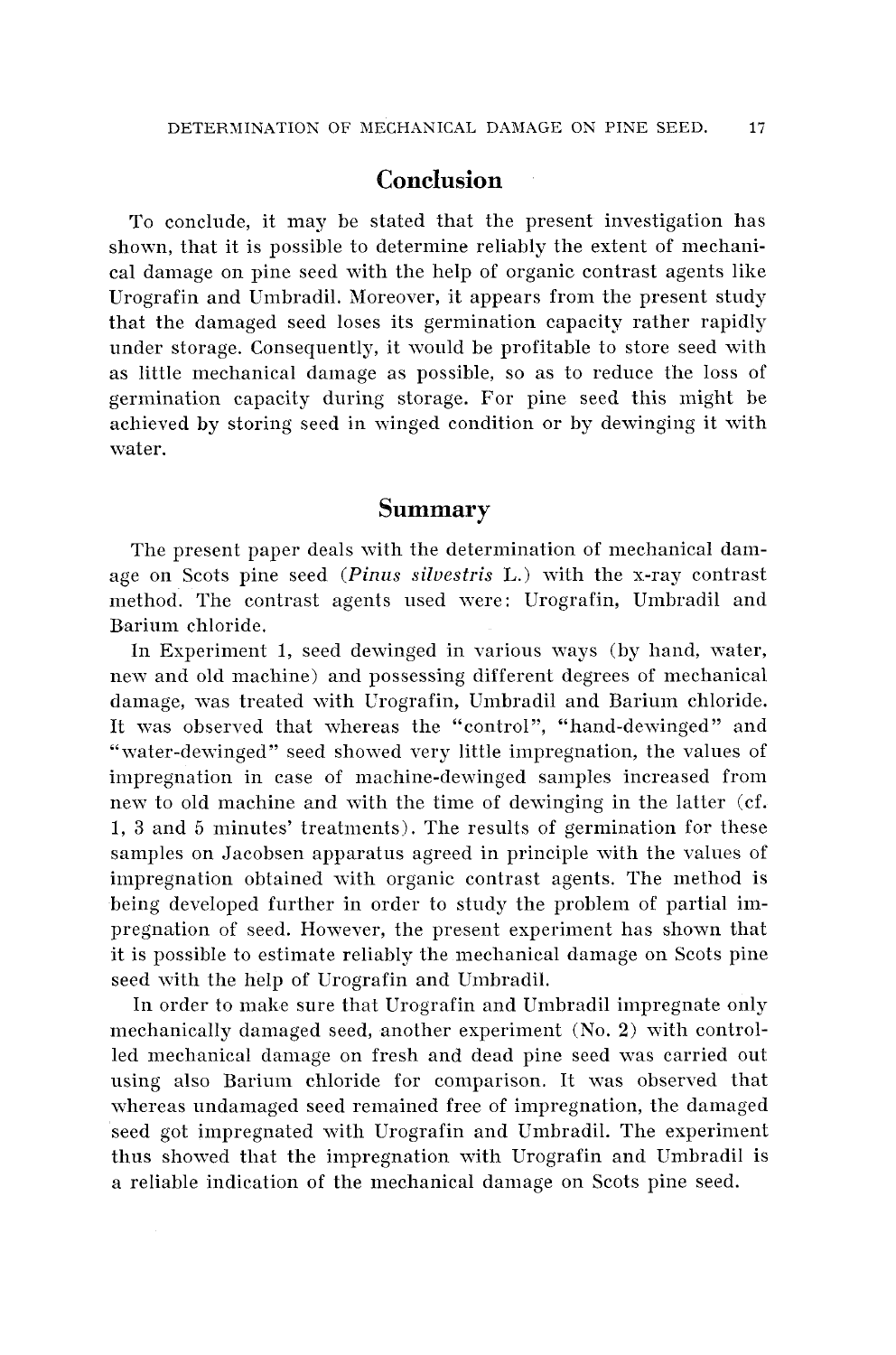#### S. K. KAMRA

Regarding the storage of mechanically damaged seed, Experiment 3 showed that the damaged seed can lose its germination capacity rather rapidly even under fayourable conditions of storage. It would be profitable, therefore, to store seed with as little mechanical damage as possible, in order to reduce the loss of germination capacity during storage. For pine seed, this could be done by storing it in winged condition or by dewinging it with water.

## **Acknowledgements**

I wish to express my gratitude to Prof. Dr Åke Gustafsson and Docent Dr. Milan Simak of the Institute of Forest Genetics, Royal College of Forestry, Stockholm, and to Prof. Dr. Torsten Hemberg of the Institute of Physiological Botany, University of Stockholm, for providing facilities for the present work and for their helpful suggestions. My thanks are also due to Prof. Dr. Carl Wegelius of the Department of Pathological Anatomy, University of Turku, Finland, for his kind help in taking the pictures given in Figures 2 and 4. The work has been conducted on a scholarship from the Swedish Agency for International Assistance, to which I wish to convey my sincere thanks.

#### LITERATURE CITED

- Huss, E. 1950: Om avvingningsskador på skogsfrö. (On dewinging damages of seeds). Medd. f. Stat. Skogsforsk.-Instt.,  $39$  (3): 1-56.
- Huss, E. 1956: Om barrskogsfröets kvalitet och andra på såddresultatet inverkande faktorer. (On the quality of forest tree seed and other factors affecting the sowing result). Medd. f. Stat. Skogsforsk.-Instt.,  $46$  (9):  $1-59$ .
- Huss, E. 1957: Skogsfröets avvingning i några moderna vingnötare. Stat. Skogsforsk.-Instt., Uppsatser. No. 52: 359-374.
- KAMRA, S. K. 1963: Studies on a suitable contrast agent for the x-ray radiography of Korway spruce seed (Picea abies). Proc. Intern. Seed Testing Assoc., 28 (2): 197-201.
- MÜLLER-OLSEN, C. and SIMAK, M. 1954: X-ray photography employed in germination analysis of Scots pine (Pinus silvestris L.). Medd. f. Stat. Skogsforsk.-Instt.,  $44$  (6):  $1 - 19$ .

NILSSON, P. O. 1963: Studier över mekaniska skador på frö av tall (Pinus silvestris L.). Norrl. Skogsvårdsförb. Tidskr., 1: 57-95.

SIMAK, M. 1957: The x-ray contrast method for seed testing: Scots pine-Pinus silvestris. Medd. f. Stat. Skogsforsk.-Instt., 47 (4): 1-22.

SIMAK, M. and GUSTAFSSON, Å. 1953:  $\overrightarrow{X}$ -ray photography and sensitivity in forest tree species. Hereditas, 39: 458-468.

SIMAK, M. and GUSTAFSSON, Å. 1954: Fröbeskaffenhet hos moderträd och ympar av tall. **b** Medd. f. Stat. Skogsforsk.-Instt.,  $44$  (2): 1-83.

SIMAK, M. and KAMRA, S. K. 1962: Comparative studies on Scots pine seed germinability with tetrazolium and x-ray contrast methods. Congr. Intern. Seed Testing Assoc., Lisbon. Preprint: 1—13. (Proc. Intern. Seed Testing Assoc., 28 (1): 3—18, 1963).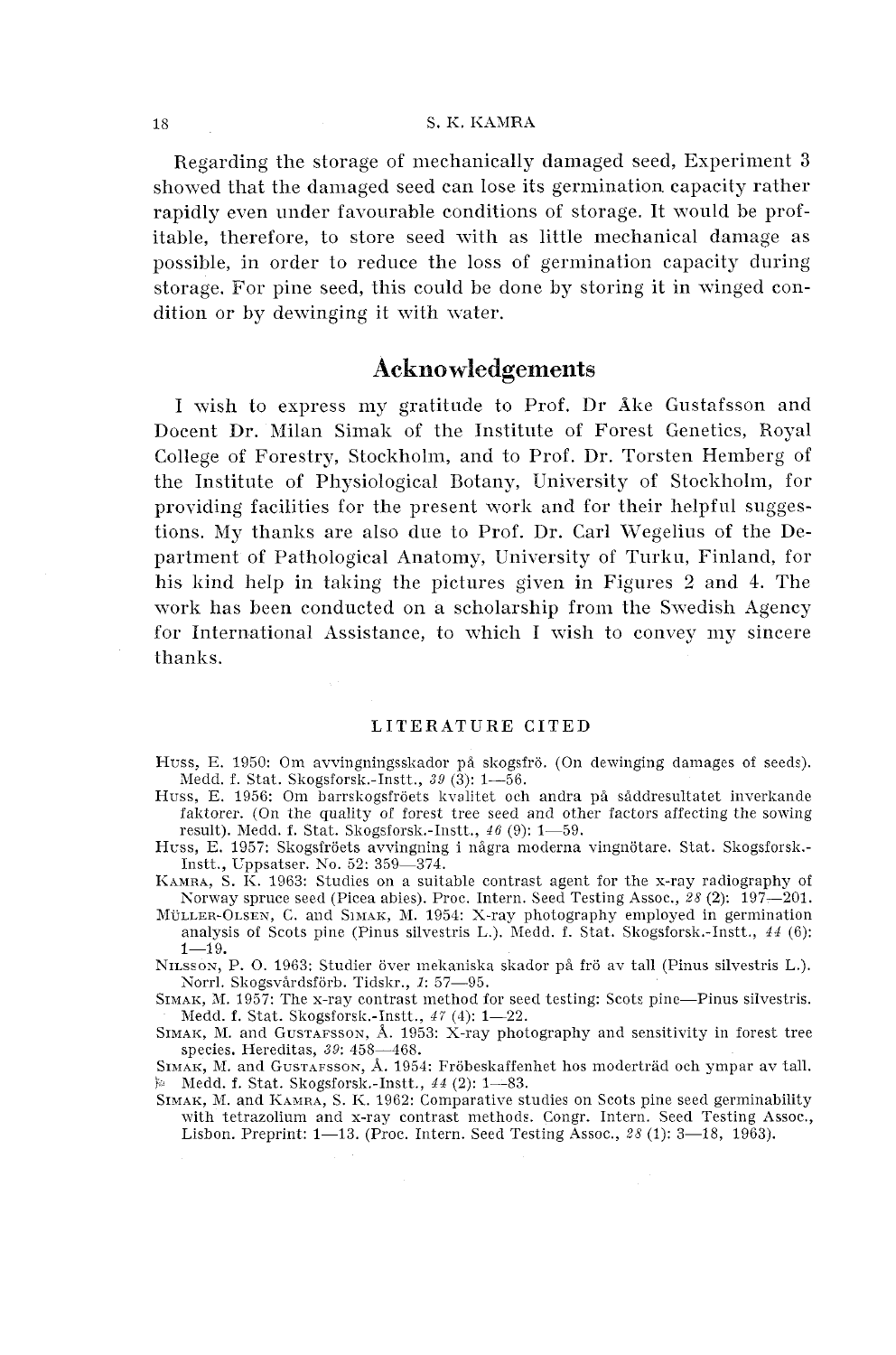## **Zusammenfassung**

#### **Bestimmung der mechanisehen Schaden auf Kiefersamen mit der Rontgenkontrastmethode.**

Die vorliegende Arbeit beschaftigt sich niit der Bestimmung der mechanischen Schäden auf Kiefersamen (Pinus silvestris L.) mit Hilfe der Röntgenkontrastmethode. Als Kontrastmitteln wurden Urografin, Umbradil und Bariumchlorid angewandt.

In Experiment 1 wurde das auf verschiedene Weise (mit Hand, \l'asser, Neue- und Alteniaschine) entfliigelte Saatgut, das unterschiedliche mechanische Schäden hatte, mit Urografin, Umbradil und Bariumchlorid behandelt. Es ergab sich daraus, dass während die Kontrolle und die mit Hand und Wasser entflügelte Proben sehr wenig Impregnation zeigten, waren die Impregnationswerte beim Maschinentflügelten Saatgut höher, und sie stiegen von der neuen zu der alten hlaschine und bei dieser init der Zeit der Behandlung (vergl. 1, **3** und *5* minutige Behandlung). Die Keimprozenten fiir diese Proben auf Jacobsens-apparat stimmen mit den Werten der Impregnation durch organische Kontrastmitteln im Grossen und Ganzen iiberein. Diese Methode wird weiter entwickelt, um das Problem der Partialimpregnation der Samen zu studieren. Der Jetztige Versach hat gezeigt, dass eine zuverlässige Bestimmung der mechanischen Schäden auf Kiefersamen mit Hilfe von Urografin und Umbradil möglich ist.

Um sicherzustellen, dass Urografin und Umbradil nur mechanischbeschädigte Samen impregnieren, wurde ein andrer Versuch (Expt. 2) durchgeführt. Hier wurden frische und alte Kiefersamen, die kontrollierte mechanische Schäden besassen, mit Urografin, Umbradil und Bariumchlorid behandelt. Es ergab sich daraus, dass mahrend die unheschadigten Samen keine Impregnation zeigten, waren die beschadigten Samen mit Urografin und Umbradil impregniert. Aus diesem Versuch lässt sich schliessen, dass die Impregnation der Kiefersamen durch Urografin und Umbradil eine zuverlässige Indikation der mechanischen Schaden ist.

Was die Lagerung der mechanisch-beschadigten Samen betrifft, so wurde beobachtet (Expt. 3), dass das beschädigte Kiefersaatgut trotz der guten Lagerungsbedingungen seine Keimfähigkeit ziemlich schnell verlieren kann. Es wäre daher vorteilhaft, das Saatgut mit möglichst wenig mechanische Schaden zu lagern (z. B. ohne Entfliigelung oder die Entflügelung mit Wasser), um den Verlust der Keimfähigkeit zu erniedrigen.